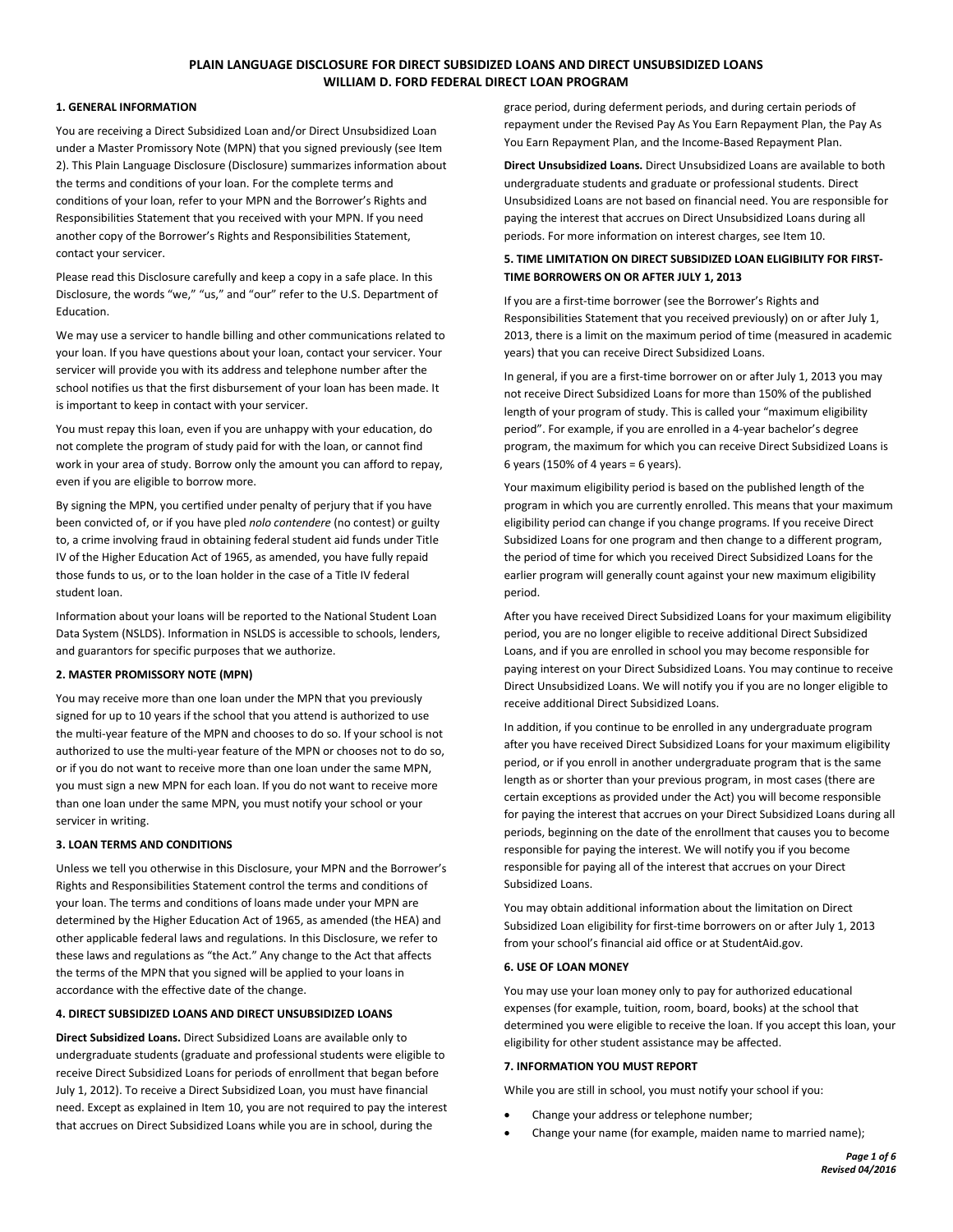- Do not enroll at least half-time for the loan period certified by the school, or do not enroll at the school that certified your eligibility for the loan;
- Stop attending school or drop below half-time enrollment; or
- Graduate or transfer to another school.

You must also notify your servicer of any of the above changes at any time after you receive your loan. In addition, you must notify your servicer if you:

- Change employers or if your employer's address or phone number changes; or
- Have any other change in status that affects your loan (for example, if you received a deferment but no longer meet the eligibility requirements for that deferment).

# **8. AMOUNT YOU MAY BORROW**

There are limits on the amount you may borrow each academic year (annual loan limits) and the amount you may borrow in total for undergraduate and graduate study (aggregate loan limits), as explained in more detail in the Borrower's Rights and Responsibilities Statement. The annual and aggregate loan limits are as follows:

#### **ANNUAL LOAN LIMITS**

| <b>Dependent Undergraduates</b>                                 |                              |
|-----------------------------------------------------------------|------------------------------|
| (except students whose parents cannot obtain Direct PLUS Loans) |                              |
| First Year (freshman)                                           | \$5,500                      |
|                                                                 | (maximum \$3,500 subsidized) |
| Second Year (sophomore)                                         | \$6.500                      |
|                                                                 | (maximum \$4,500 subsidized) |
| Third Year (junior) & Beyond                                    | \$7.500                      |
|                                                                 | (maximum \$5,500 subsidized) |
| <b>Independent Undergraduates</b>                               |                              |
| (and dependent students whose parents cannot obtain Direct PLUS |                              |
| Loans)                                                          |                              |
| First Year (freshman)                                           | \$9,500                      |
|                                                                 | (maximum \$3,500 subsidized) |
| Second Year (sophomore)                                         | \$10,500 (maximum \$4,500    |
|                                                                 | subsidized)                  |
| Third Year (junior) & Beyond                                    | \$12,500                     |
|                                                                 | (maximum \$5,500 subsidized) |
| <b>Graduate and Professional Students</b>                       |                              |
| Maximum amount each year                                        | \$20,500                     |
|                                                                 | (unsubsidized only)          |

#### **AGGREGATE LOAN LIMITS**

**Dependent Undergraduates** (*except* students whose parents cannot obtain Direct PLUS Loans)

\$31,000

# (maximum \$23,000 subsidized)

**Independent Undergraduates** (*and* dependent students whose parents cannot obtain Direct PLUS

> Loans) \$57,500

(maximum \$23,000 subsidized)

**Graduate and Professional Students**

\$138,500

(maximum \$65,500 subsidized; includes loans received for undergraduate study))

# **9. INTEREST RATE**

The interest rate for Direct Subsidized Loans and Direct Unsubsidized Loans varies depending on when the loan is first disbursed and other factors, as explained below. Different loans that you received under the same MPN may have different interest rates. We will notify you of the interest rate for each loan you receive in a disclosure statement that we send to you.

# **Direct Subsidized Loans and Direct Unsubsidized Loans first disbursed on or after July 1, 2013.** Loans first disbursed on or after July 1, 2013 have a fixed rate that is calculated in accordance with a formula specified in the Act. The interest rate is calculated each year. When the rate is calculated, it applies to all Direct Subsidized Loans and Direct Unsubsidized Loans for which the first disbursement is made during the period beginning on July 1 of one year and ending on June 30 of the following year. Different fixed interest rates may apply to separate loans made under an MPN depending on when the loan is

first disbursed, and whether you are an undergraduate student or a graduate or professional student when the loan is made. The maximum interest rate for Direct Subsidized Loans and Direct Unsubsidized Loans made to undergraduate students is 8.25%. The maximum interest rate for Direct Unsubsidized Loans made to graduate or professional students is 9.5%.

**Direct Subsidized Loans and Direct Unsubsidized Loans first disbursed on or after July 1, 2006 and before July 1, 2013.** Direct Subsidized Loans first disbursed on or after July 1, 2006 and before July 1, 2013 have different fixed interest rates that range from 3.4% to 6.8%, depending on when the loan was first disbursed, and whether you were an undergraduate student or a graduate or professional student when the loan was made.

All Direct Unsubsidized Loans first disbursed on or after July 1, 2006 and before July 1, 2013 have a fixed interest rate of 6.8%.

**Direct Subsidized Loans and Direct Unsubsidized Loans first disbursed before July 1, 2006.** Loans first disbursed before July 1, 2006 have a variable interest rate that is adjusted each year on July 1 but will never be more than 8.25%. Some variable interest rate loans have an interest rate that is lower during in-school, grace, and deferment periods, and higher during repayment and forbearance periods. For loans with a variable interest rate, we will notify you annually of the actual interest rate for each loan that you receive.

**Reduced interest rate under the Servicemembers Civil Relief Act (SCRA).** If you are in military service, you may qualify for a lower interest rate on your loans. Under the SCRA, the interest rate on loans you received before you began your military service may be limited to 6% during your military service. In most cases, your servicer will determine if you are eligible for this benefit based on information from the U.S. Department of Defense, and, if any of your qualifying loans have an interest rate greater than 6%, will automatically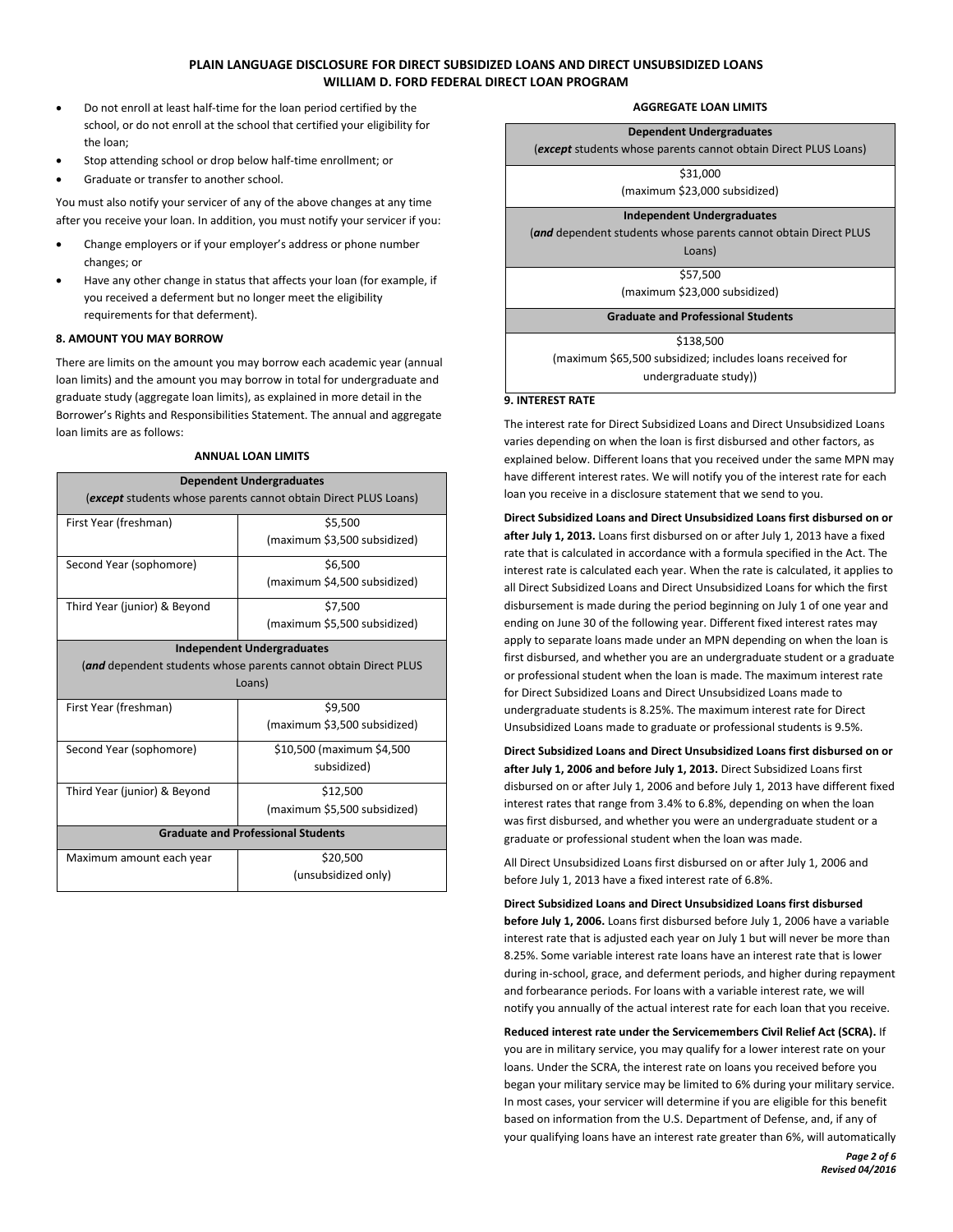reduce that rate to 6% during your military service. If you think you qualify for the 6% interest rate but have not received it, contact your servicer. Your servicer can also provide more information about this benefit.

## **10. PAYMENT OF INTEREST**

**Direct Subsidized Loans.** In general (see **Note** below for exceptions), you are not required to pay the interest that accrues on Direct Subsidized Loans while you are enrolled in school at least half time, during your grace period, during deferment periods, and during certain periods of repayment under the Revised Pay As You Earn Repayment Plan, the Pay As You Earn Repayment Plan, and the Income-Based Repayment Plan. Except as explained below for certain borrowers who are active duty service members, you are responsible for paying the interest that accrues on Direct Subsidized Loans during all other periods (starting on the day after your grace period ends), including forbearance periods.

**Note:** You are responsible for paying the interest that accrues during the grace period on any Direct Subsidized Loan for which the first disbursement was made on or after July 1, 2012 and before July 1, 2014. Also, if you are a first-time borrower on or after July 1, 2013, under certain conditions you must pay the interest that accrues on your Direct Subsidized Loans during all periods, as explained in Item 5.

**Direct Unsubsidized Loans.** Except as explained below for certain borrowers who are active duty service members, you are responsible for paying the interest that accrues on Direct Unsubsidized Loans during all periods (starting on the date of the first disbursement). This includes periods while you are enrolled in school at least half-time, during your grace period, and during deferment and forbearance periods. Therefore, you will pay more interest on Direct Unsubsidized Loans than on Direct Subsidized Loans.

**Interest capitalization.** If you do not pay the interest as it accrues on either a Direct Subsidized Loan or a Direct Unsubsidized Loan (during the periods when you are responsible for paying the interest, as described above), we will add it to the unpaid principal balance of your loan at the end of the deferment, forbearance, or other period. This is called capitalization. Capitalization increases the unpaid principal balance of your loan, and interest then accrues on the increased principal.

**No accrual of interest benefit for active duty service members.** Under the no accrual of interest benefit for active duty service members, you are not required to pay the interest that accrues on any type of Direct Loan Program loan first disbursed on or after October 1, 2008 during periods of qualifying active duty military service (for up to 60 months).

#### **11. LOAN FEE**

For each Direct Subsidized Loan or Direct Unsubsidized Loan you receive, we charge a loan fee that is a percentage of the principal amount of the loan. This fee will be subtracted proportionally from each disbursement of your loan and will be shown on a disclosure statement that we send to you.

# **12. INTEREST RATE REDUCTION FOR AUTOMATIC WITHDRAWAL OF PAYMENTS**

Under the automatic withdrawal option, your bank automatically deducts your monthly loan payment from your checking or savings account and sends it to us. You will receive a 0.25% reduction in your interest rate while you repay under the automatic withdrawal option. This payment option is described in the Borrower's Rights and Responsibilities Statement. Contact your loan servicer for more information.

## **13. DISBURSEMENT OF LOAN MONEY**

Generally, your school will disburse (pay out) your loan money in more than one installment, usually at the beginning of each academic term (for

example, at the beginning of each semester or quarter). If your school does not use academic terms or does not have academic terms that meet certain requirements, it will generally disburse your loan in at least two installments, one at the beginning of the period of study for which you are receiving the loan and one at the midpoint of that period of study. Your school may disburse your loan money by crediting it to your student account, or may give it to you directly by check or other means.

#### **14. CANCELING YOUR LOAN**

Before your loan money is disbursed, you may cancel all or part of your loan at any time by notifying your school. After your loan money is disbursed, there are two ways to cancel all or part of your loan:

• **You may notify your school (within certain timeframes).** If your school obtains your written confirmation of the types and amounts of Title IV loans that you want to receive for an award year before crediting loan money to your account at the school, you may tell the school that you want to cancel all or part of that loan within 14 days after the date the school notifies you of your right to cancel all or part of the loan, or by the first day of your school's payment period, whichever is later (your school can tell you the first day of the payment period).

If your school does not obtain your written confirmation of the types and amounts of loans you want to receive before crediting the loan money to your account, you may cancel all or part of that loan by informing the school within 30 days of the date the school notifies you of your right to cancel all or part of the loan.

If you ask your school to cancel all or part of your loan within the timeframes described above, your school will return the cancelled loan amount to us. If you ask your school to cancel all or part of your loan outside the timeframes described above, your school may process your cancellation request, but it is not required to do so.

• **You may return all or part of your loan to us.** Within 120 days of the date your school disbursed your loan money (by crediting the loan money to your account at the school, by paying it directly to you, or both), you may cancel all or part of your loan by returning all or part of the loan money to us. Contact your servicer for guidance on how and where to return your loan money.

You do not have to pay interest or the loan fee on the part of your loan that is cancelled or returned within the timeframes described above We will adjust your loan amount to eliminate any interest and loan fee that applies to the amount of the loan that was cancelled or returned.

## **15. GRACE PERIOD**

You will receive a 6-month grace period on repayment that starts the day after you stop attending school or drop below half-time enrollment. You do not have to begin making payments on your loan until after your grace period ends.

#### **16. REPAYING YOUR LOAN**

You must repay each loan that you receive according to the repayment schedule provided by your servicer. You must begin repaying your loan after your grace period ends.

You have a choice of repayment plans. These plans are designed to give you flexibility in meeting your obligation to repay your loan. We will ask you to choose a repayment plan before your loans enter repayment. If you do not choose a plan, we will place you on the Standard Repayment Plan.

You may change repayment plans at any time after you have begun repaying your loan. You may make loan payments before they are due, or pay more than the amount due each month, without penalty. When you have repaid a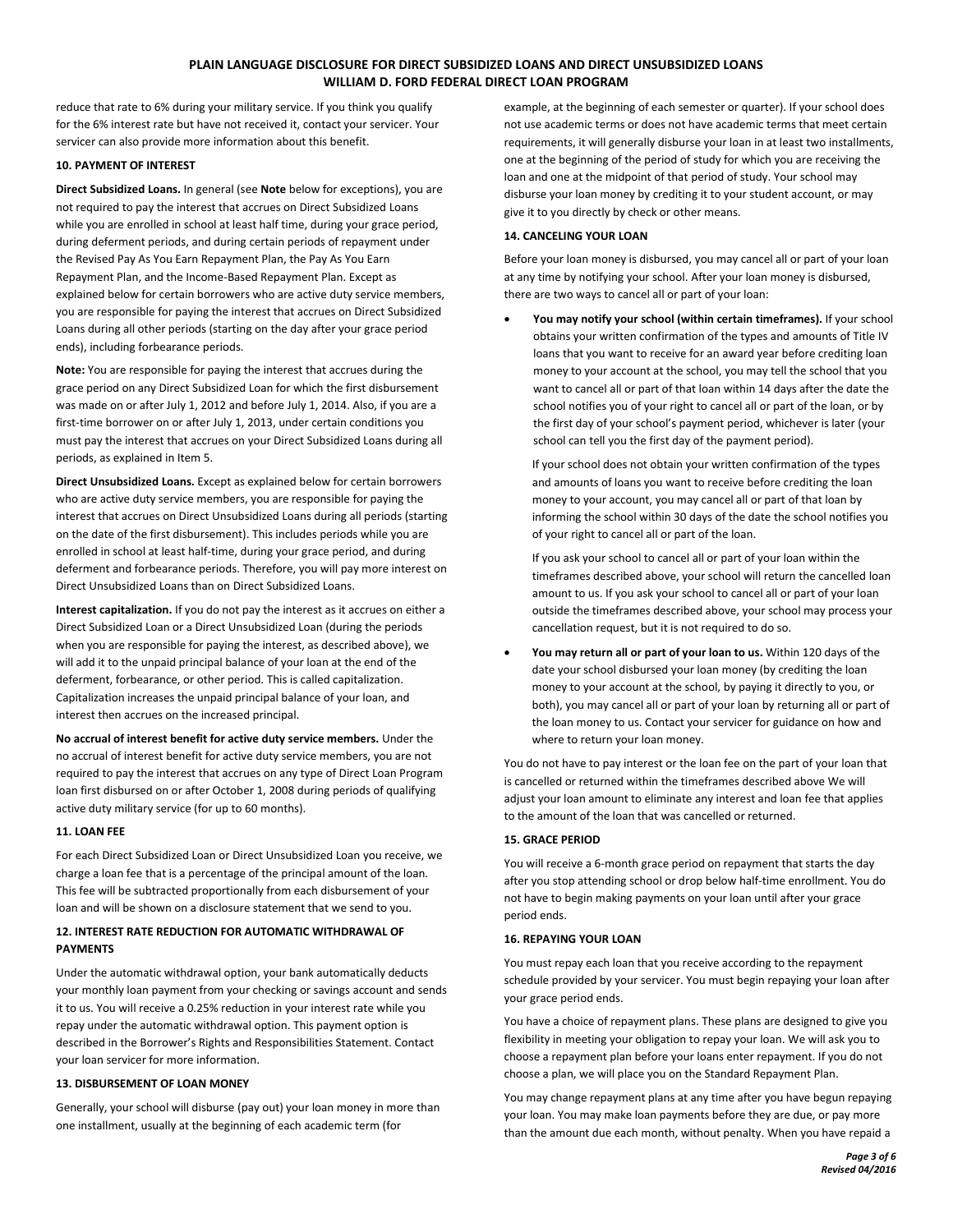loan in full, your servicer will send you a notice telling you that you have paid off your loan. You should keep this notice in a safe place.

You may choose one of the following repayment plans:

**Standard Repayment Plan.** You will make fixed monthly payments and repay your loan in full within 10 years (not including periods of deferment or forbearance) from the date the loan entered repayment. Your payments must be at least \$50 per month (\$600 per year) and will be more, if necessary, to repay the loan within the required time period.

**Graduated Repayment Plan.** Your payments will usually be lower at first, and will then increase over time. You must repay your loan in full within 10 years (not including periods of deferment and forbearance) from the date the loan entered repayment. Your monthly payment must at least be equal to the amount of interest that accrues each month. No single payment will be more than 3 times greater than any other payment.

**Extended Repayment Plan.** You may choose this plan only if

- You had no outstanding balance on a Direct Loan as of October 7, 1998 or on the date you obtained a Direct Loan on or after October 7, 1998, and
- You have an outstanding balance on Direct Loans that exceeds \$30,000.

You may choose to make fixed monthly payments or graduated monthly payments that start out lower and gradually increase over time, and will repay your loan in full over a period not to exceed 25 years (not including periods of deferment and forbearance) from the date your loan entered repayment. If you make fixed monthly payments, your payments must be at least \$50 per month (\$600 per year) and will be more, if necessary, to repay the loan within the required time period. If you make graduated payments, your monthly payment must at least be equal to the amount of interest that accrues each month. No single payment under the graduated option will be more than three times greater than any other payment.

**Revised Pay As You Earn Repayment Plan (REPAYE Plan).** Under this plan, your monthly payment amount is generally 10% of your discretionary income. Discretionary income for this plan is the difference between your adjusted gross income and 150% of the poverty guideline amount for your state of residence and family size, divided by 12.

If you are married, the income used to determine your REPAYE Plan payment amount will generally be the combined income of you and your spouse, regardless of whether you file a joint or separate federal income tax return.

While you are repaying under the REPAYE Plan, you must provide documentation of your income (and, if you are married, your spouse's income) and certify your family size each year so that we may recalculate your payment amount.

Under the REPAYE Plan, if all of the loans you are repaying under the plan were obtained for undergraduate study, any remaining loan amount will be forgiven after you have made the equivalent of 20 years of qualifying monthly payments over a period of at least 20 years. If any of the loans you are repaying under the REPAYE Plan were obtained for graduate or professional study, any remaining loan amount will be forgiven after you have made the equivalent of 25 years of qualifying monthly payments over a period of at least 25 years. You may have to pay federal income tax on the loan amount that is forgiven.

**Pay As You Earn Repayment Plan (PAYE Plan).** Under the PAYE Plan, your monthly payment amount is generally 10% of your discretionary income. Discretionary income for this plan is the difference between your adjusted gross income and 150% of the poverty guideline amount for your state of residence and family size, divided by 12.

If you are married and file a joint federal income tax return, the income used to determine your PAYE Plan payment amount will be the combined adjusted gross income of you and your spouse.

If you are married and file a separate federal income tax return from your spouse, only your individual adjusted gross income will be used to determine your PAYE Plan payment amount.

The PAYE Plan is available only to new borrowers. You are a new borrower for the PAYE Plan if:

**(1)** You had no outstanding balance on a Direct Loan or a FFEL Program loan as of October 1, 2007, or you have no outstanding balance on a Direct Loan or a FFEL Program loan when you obtain a new loan on or after October 1, 2007, and

**(2)** You receive a disbursement of a Direct Subsidized Loan, Direct Unsubsidized Loan, or student Direct PLUS Loan (a Direct PLUS Loan made to a graduate or professional student) on or after October 1, 2011, or you receive a Direct Consolidation Loan based on an application received on or after October 1, 2011. However, you are not considered to be a new borrower for the PAYE Plan if the Direct Consolidation Loan you receive repays loans that would make you ineligible under part **(1)** of this definition.

In addition to being a new borrower, to initially qualify for the PAYE Plan, the monthly amount you would be required to pay under this plan, based on your income and family size, must be less than the amount you would have to pay under the Standard Repayment Plan.

If you are married and file a joint federal income tax return, the loan amount we use to determine whether you qualify for the PAYE Plan will include your eligible loans and your spouse's eligible loans. If you are married and file a separate federal income tax return from your spouse, the loan amount we use to determine whether you qualify for the PAYE Plan will include only your eligible loans.

While you are repaying under the PAYE Plan, you must provide documentation of your income and certify your family size each year so that we may recalculate your payment amount. If your income increases to the point that the amount you would have to pay under the PAYE Plan based on your income is more than what you would have to pay under the Standard Repayment Plan, you will remain on the PAYE Plan, but your monthly payment will no longer be based on your income. Instead, your monthly payment will be what you would be required to pay under the Standard Repayment Plan.

Under the PAYE Plan, if your loan is not repaid in full after you have made the equivalent of 20 years of qualifying monthly payments over a period of at least 20 years, any remaining loan amount will be forgiven. You may have to pay federal income tax on the loan amount that is forgiven.

**Income-Based Repayment Plan (IBR Plan).** Under the IBR Plan, your monthly payment amount is generally 15% (10% if you are a new borrower; see Note below) of your discretionary income. Discretionary income for this plan is the difference between your adjusted gross income and 150% of the poverty guideline amount for your state of residence and family size, divided by 12.

If you are married and file a joint federal income tax return, the income used to determine your IBR Plan payment amount will be the combined adjusted gross income of you and your spouse.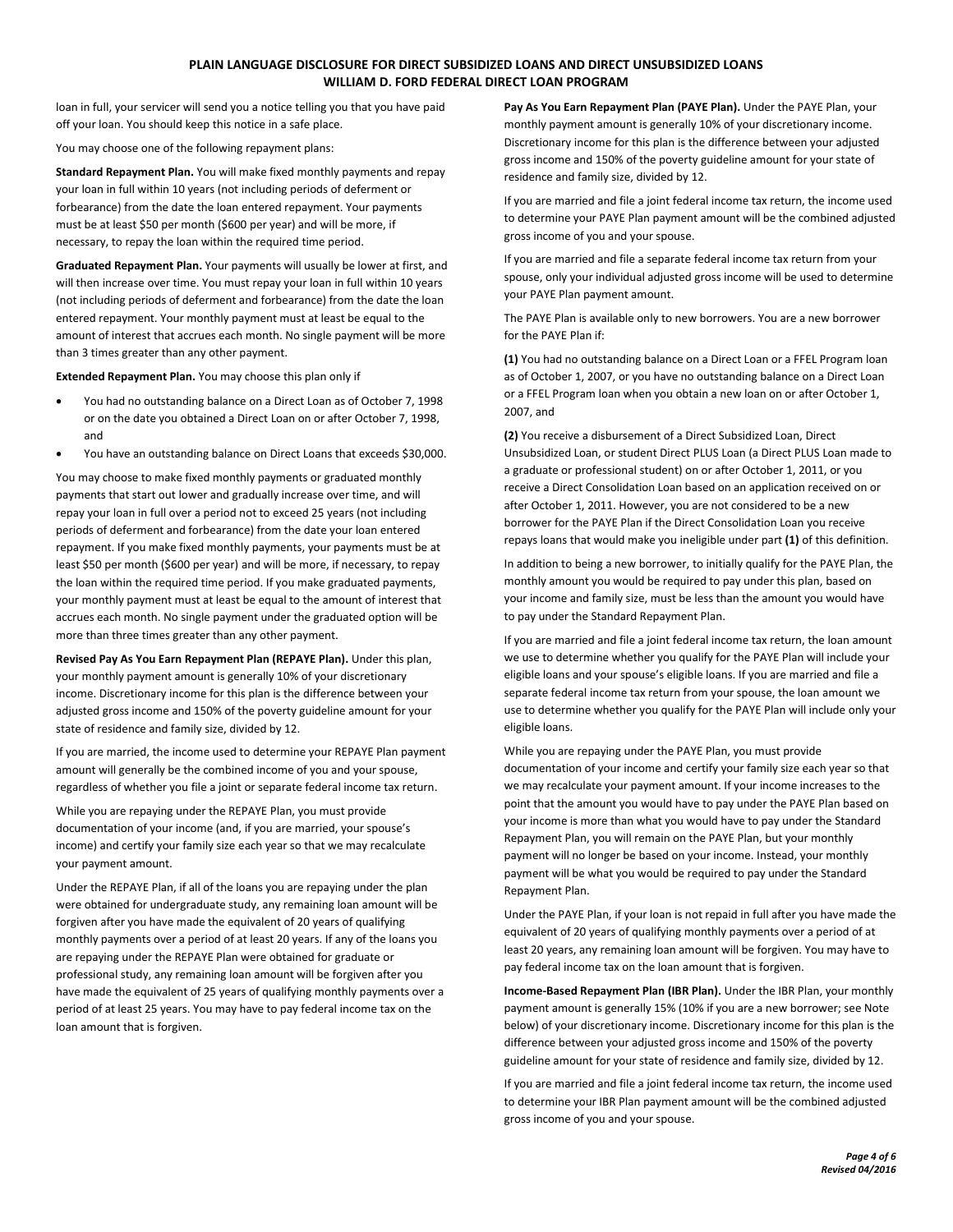If you are married and file a separate federal income tax return from your spouse, only your individual adjusted gross income will be used to determine your IBR Plan payment amount.

To initially qualify for the IBR Plan, the monthly amount you would be required to pay under this plan, based on your income and family size, must be less than the amount you would have to pay under the Standard Repayment Plan.

If you are married and file a joint federal income tax return, the loan amount we use to determine whether you qualify for the IBR Plan will include your eligible loans and your spouse's eligible loans. If you are married and file a separate federal income tax return from your spouse, the loan amount we use to determine whether you qualify for the IBR Plan will include only your eligible loans.

While you are repaying under the IBR Plan, you must provide documentation of your income and certify your family size each year so that we may recalculate your payment amount. If your income increases to the point that the amount you would have to pay under the IBR Plan based on your income is more than what you would have to pay under the Standard Repayment Plan, you will remain on the IBR Plan, but your monthly payment will no longer be based on your income. Instead, your monthly payment will be what you would be required to pay under the Standard Repayment Plan.

Under the IBR Plan, if your loan is not repaid in full after you have made the equivalent of 25 years (20 years if you are a new borrower) of qualifying monthly payments over a period of at least 25 years (20 years if you are a new borrower), any remaining loan amount will be forgiven. You may have to pay federal income tax on the loan amount that is forgiven.

**Note:** You are a new borrower for the IBR Plan if you have no outstanding balance on a Direct Loan or a FFEL Program loan on July 1, 2014, or if you have no outstanding balance on a Direct Loan or a FFEL Program loan on the date you obtain a Direct Loan after July 1, 2014. Your servicer will determine whether you are a new borrower based on the information about your loans in the U.S. Department of Education's National Student Loan Data System.

**Income Contingent Repayment Plan (ICR Plan).** Under the ICR Plan, your monthly payment amount will be either 20% of your discretionary income or a percentage of what you would repay under a Standard Repayment Plan with a 12-year repayment period, whichever is less. Discretionary income for this plan is the difference between your adjusted gross income and the poverty guideline amount for your state of residence and family size, divided by 12.

If you are married and file a joint federal income tax return, the income used to determine your ICR Plan payment amount will be the combined adjusted gross income of you and your spouse. If you are married and file a separate federal income tax return from your spouse, only your individual adjusted gross income will be used to determine your ICR Plan payment amount. Until we obtain the information needed to calculate your monthly payment amount, your payment will equal the amount of interest that accrues monthly on your loan unless you request a forbearance.

While you are repaying under the ICR Plan, you must provide documentation of your income and certify your family size each year so that we may recalculate your payment amount.

Under the ICR Plan, if your loan is not repaid in full after you have made the equivalent of 25 years of qualifying monthly payments over a period of at least 25 years, any remaining loan amount will be forgiven. You may have to pay federal income tax on the loan amount that is forgiven.

# **17. TRANSFER OF LOAN**

We may transfer the servicing of one or all of your loans to another servicer. If there is a change in the address to which you must send payments or direct communications, you will be notified of the new servicer's name, address, and telephone number, the effective date of the transfer, and the date when you must begin sending payments or directing communications to that servicer. Transfer of a loan to a different servicer does not affect your rights and responsibilities under that loan.

# **18. LATE CHARGES AND COLLECTION COSTS**

If you do not make any part of a payment within 30 days after it is due, we may require you to pay a late charge. This charge will not be more than six cents for each dollar of each late payment. We may also require you to pay other charges and fees involved in collecting your loan.

# **19. DEMAND FOR IMMEDIATE REPAYMENT**

The entire unpaid amount of your loan becomes due and payable (on your MPN this is called "acceleration") if you:

- Receive loan money but do not begin attendance in any classes at the school that determined you were eligible to receive the loan;
- Use your loan money to pay for anything other than expenses related to your education at the school that determined you were eligible to receive the loan;
- Make a false statement that causes you to receive a loan that you are not eligible to receive; or
- Default on your loan.

## **20. DEFAULT**

You are in default on your loan if:

- The entire unpaid amount of your loan becomes immediately due and payable because one of the first three events described in Item 19 occurs and you do not pay the amount due;
- You have not made a payment on your loan for at least 270 days; or
- You do not comply with other terms of your loan, and we conclude that you no longer intend to honor your obligation to repay your loan.

If you default on your loan, we will report your default to nationwide consumer reporting agencies (see Item 21). We may sue you, take all or part of your federal and state tax refunds and other federal or state payments, and/or garnish your wages so that your employer is required to send us part of your salary to pay off your loan. We will require you to pay reasonable collection fees and costs, plus court costs and attorney fees. You will lose eligibility for other federal student aid and assistance under most federal benefit programs. You will lose eligibility for loan deferments.

## **21. CONSUMER REPORTING AGENCY NOTIFICATION**

We will report information about your loan to nationwide consumer reporting agencies (commonly known as "credit bureaus"). This information will include the disbursement dates, amount, and repayment status of your loan (for example, whether you are current or delinquent in making payments). Your loan will be identified as an education loan.

#### **22. DEFERMENT AND FORBEARANCE (POSTPONING PAYMENTS)**

If you meet certain requirements, you may receive a **deferment** that allows you to temporarily stop making payments on your loan. For example, you may receive a deferment:

- While you are enrolled at least half-time at an eligible school:
- While you are unemployed or experiencing an economic hardship (for a maximum of three years);.